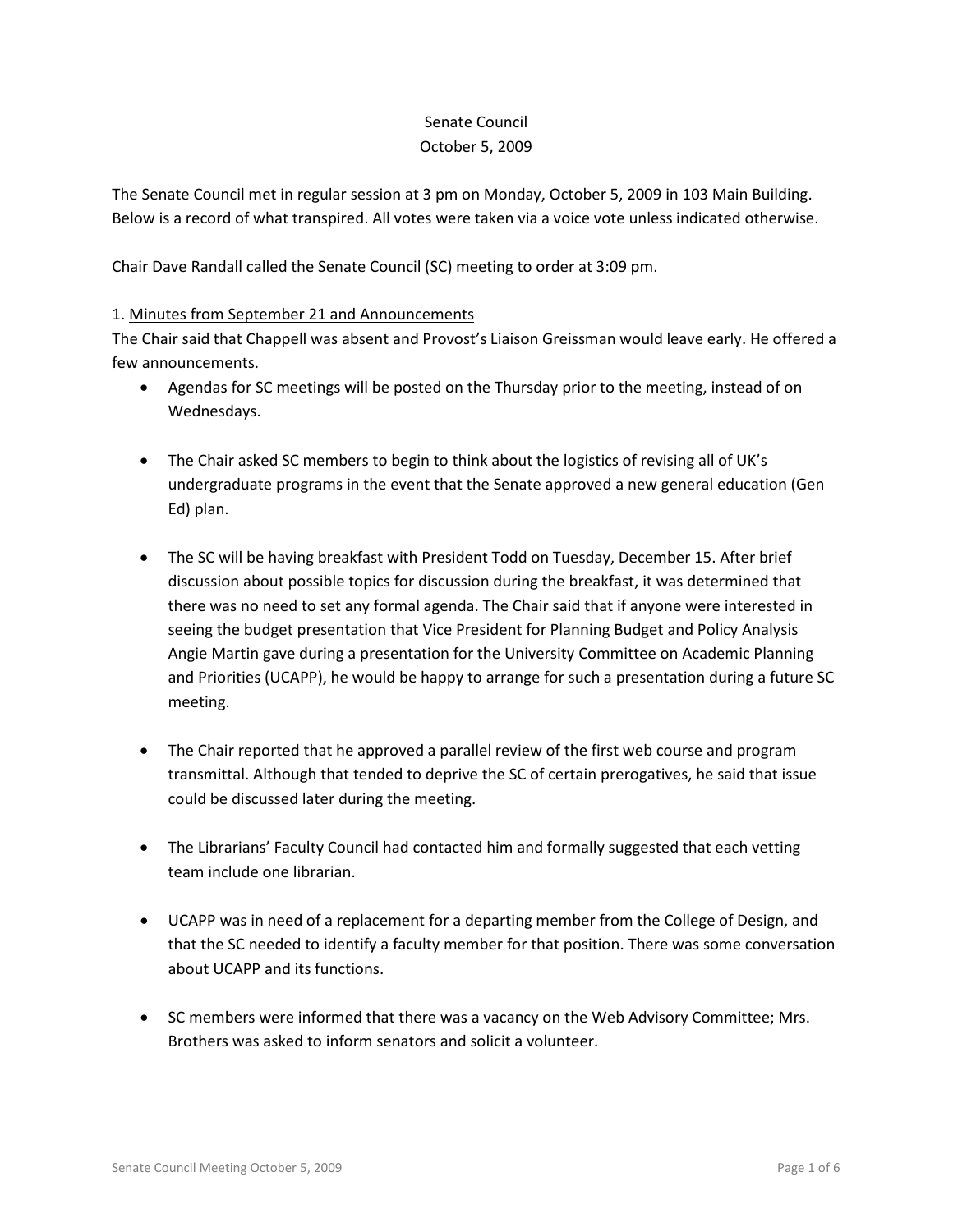• The Chair asked Kelly to give an update on preliminary discussions pertaining to a joint faculty/administration instructional telecommunications (IT) committee. Kelly did so, saying that as a result of concerns received last spring about faculty involvement and decision making regarding IT support of academics on campus. The new head of IT, Vince Kellen, supports faculty participation in decisions pertaining to functionally critical IT issues. Along with Kelly and Kellen, a couple of faculty from the Department of Computer Sciences were attending meetings where the attendees looked at the current regulations. Kelly said that the plan was to craft a draft revision to existing *Administrative Regulations*, and give them to the SC and others for feedback. Greissman added that Kellen had a dual reporting role, to an administrator as well as to Provost Subbaswamy.

SC members asked a few questions, and Kelly explained that the thought was for faculty to have input in setting short-term and long-term IT priorities, as well as helping to develop processes for submitting faculty IT concerns.

The Chair solicited a motion for approval of the minutes from September 21, 2009 as distributed. Jensen **moved** thusly and Steiner **seconded**. There being no discussion, a **vote** was taken and the motion **passed** with none opposed.

The Chair asked SC members to offer names of Design faculty for possible inclusion on UCAPP. SC members offered six names, and Mrs. Brothers said she would contact them.

### 2. Parallel 10-Day Review of Transmittals for AY 2009 - 2010

The Chair said that the SC was being asked to consider formalizing the practice of putting web transmittals (for approval of anything pertaining to courses, changes to degree programs, and a few other curricular matters) out for review for the SC and for the Senate on parallel 10-day reviews, instead of sequential 10-day reviews. He reminded the SC members that parallel transmission had been used last semester.

In response to a question from Jensen, the Chair replied that doing so would deprive the SC of the privilege of pre-reviewing some curricular proposals before the Senate saw them. Mrs. Brothers explained that the *Senate Rules* (*SR*) were not strictly adhered to – some practices were no longer adhered to due to changes in technology and organizational structure – but certain items were still processed via sequential 10-day web transmittals. If the web transmittals for the SC and Senate were posted simultaneously, or in parallel, the approval time for such transmittals would shorten from just under a month to a little over a week. Mrs. Brothers added that, to her knowledge, web transmittals did not typically receive much, if any, attention from SC and Senate members.

SC members engaged in a somewhat lengthy conversation about the approval process, including how to improve upon current practice, as well as the merits of parallel review instead of sequential review. Jensen suggested posting web transmittals online according to a specific schedule, but Mrs. Brothers explained that the nature of the flow of business in the Office of the Senate Council was not conducive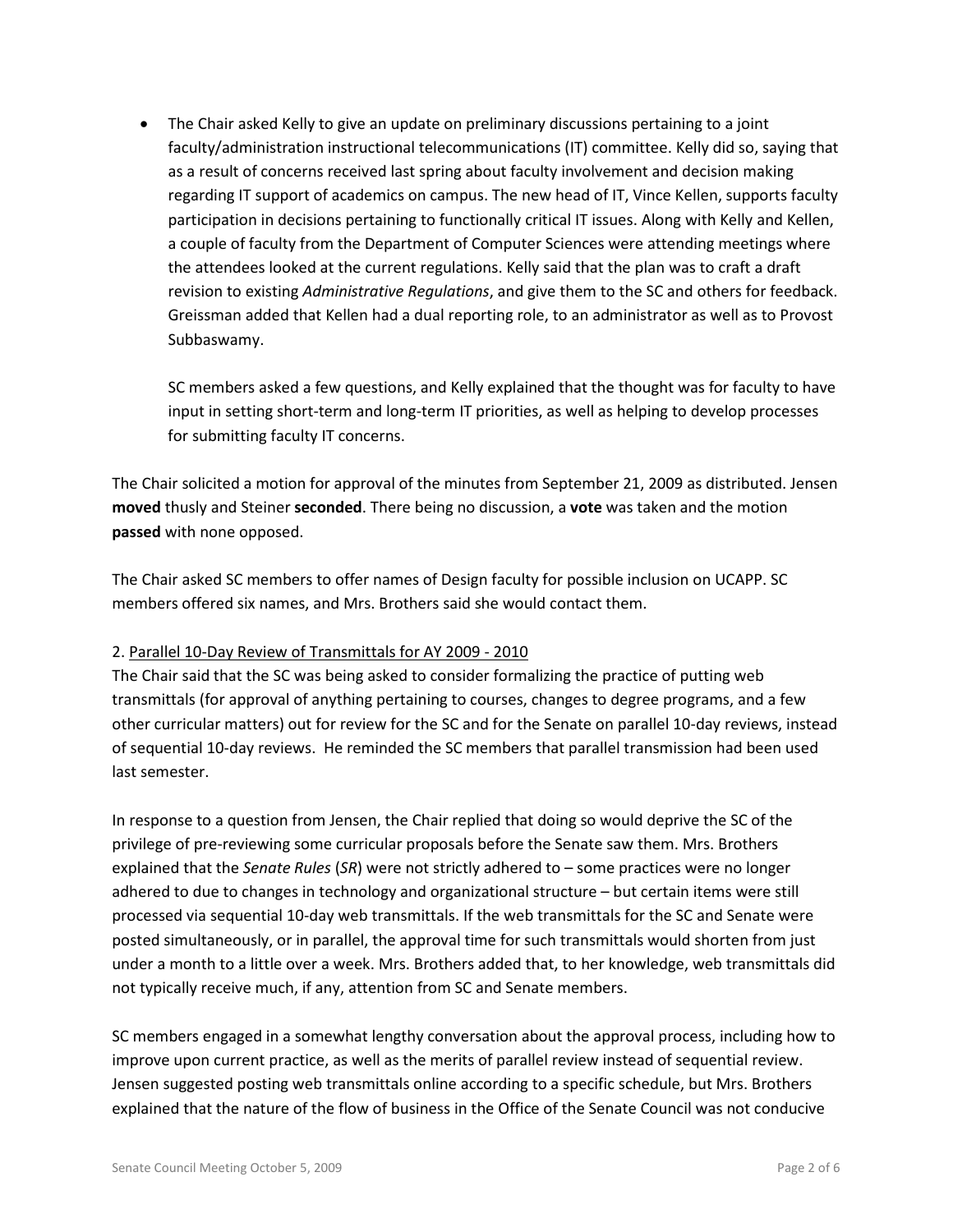to a prescriptive schedule. Mrs. Brothers suggested that web transmittals be announced during SC and Senate meetings.

After additional brief discussion, Jensen **moved** to sustain parallel 10-day reviews of web transmittals for the remainder of the academic year and Ford **seconded**. There being no further discussion, a **vote** was taken and the motion **passed** with none opposed.

### 3. 2008 – [2009 Annual Report from the Senate's Advisory Committee on Privilege and Tenure](http://www.uky.edu/Faculty/Senate/files/Meetings/20091005/Annual%20report%202008-2009.pdf)

Swanson, who served as chair of the Senate's Advisory Committee on Privilege and Tenure (SACPT) during the period during which the report was created, explained that every year, the college dean sends a letter to each lecturer to say that the position would last another year, contingent upon the availability of funds. In one particular case, that letter was sent, but the lecturer felt that the contract was not renewed because the position was filled by another person. The SACPT felt that the action taken by the dean was legally appropriate, but brought to their attention how fragile lecturer positions are.

In response to a question from Wood, Swanson explained that the issue had more to do with when a faculty member would know when one's contract would not be renewed. After additional comments, Swanson said that the SACPT just wanted the SC to be aware of the situation; although the SACPT ruled against the lecturer in the case referenced above, it did have concerns about the process followed.

Swanson then said that there was a separate situation in which a faculty member received positive performance reviews but was not awarded tenure – it seemed to be a surprise ending. In conversations with Provost Subbaswamy, the SACPT wondered if the annual review served to mentor, or was an evaluation. SC members engaged in a lengthy discussion of the performance review and tenure system. There was a general consensus that a knowledgeable department chair was critical to a positive outcome of a tenure review, which was considered somewhat unfortunate, since the tenure review should hinge on the faculty member. During discussion, Swanson added that at least one letter in the case contained irrelevant personal information.

The Chair said that the SC could accept the recommendations of the SACPT, and could also perhaps create a working group to look into the matter. Steiner **moved** that the SC form a committee to examine the issues raised in the SACPT's 2008-2009 annual report, with a specific emphasis on the relationship between the annual performance review and the tenure decision process. Wood **seconded**.

SC members discussed the matter further. Ultimately, concern was expressed about the possible ramifications of a quick review by committee of such a large issue as tenure process, which included significant administrative aspects. Swanson, Wood and the Chair agreed to sit down and look at the issue and discuss how best to begin to proceed. Swanson noted that she liked the idea of focusing on process. The Chair noted that Steiner's motion was still on the table.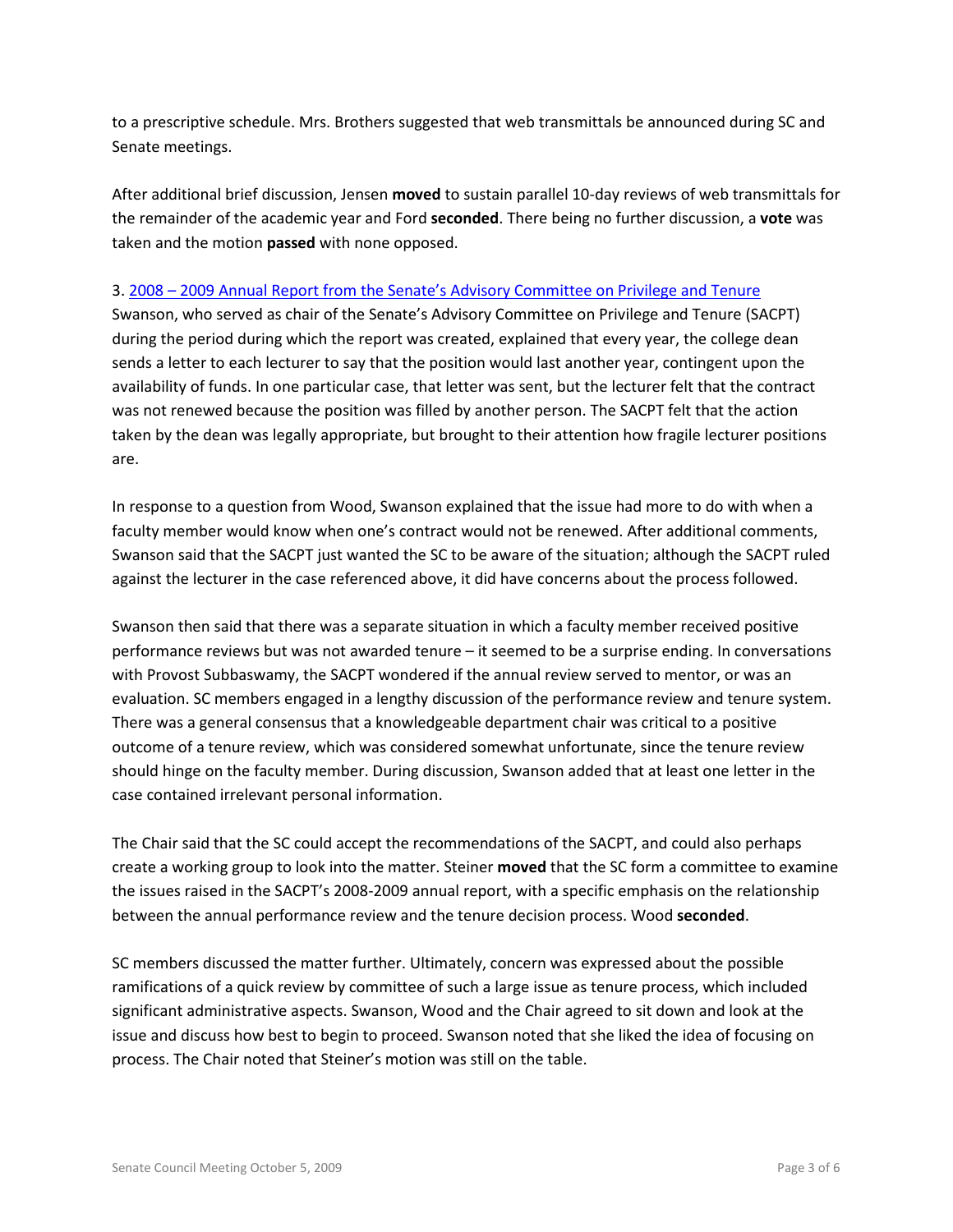Anderson **moved** to table Steiner's motion about the SACPT work group until November and Wood **seconded**. There being no further discussion, a **vote** was taken and the motion **passed** with none opposed.

# 4. Report from SREC Chair on Recent Changes to *Administrative Regulations 11:4* ("University Joint Committee on Honorary Degrees")

The Chair invited the chair of the Senate's Rules and Elections Committee, Davy Jones, to explain the matter. Guest Jones noted that the University Joint Committee on Honorary Degrees (UJCHD) in its current composition arose from changes to the *Governing Regulations* during 2005. The current composition is four members chosen by the SC and four members chosen by the President, of which two must be traditional faculty members. The other two members identified by the President are the Provost and the dean of the Graduate School. Names approved by the UJCHD are then sent forward to the Senate, which has the authority to approve, disapprove or add names.

Jones explained that the elected faculty voted to use the UJCHD as described in the *Administrative Regulations* (*AR*) and codified that action by virtue of such language in the *SR*. Deaton explained that President Todd had requested a general overhaul of regulations that speak to specific positions, to allow more flexibility. Recent changes to the *AR* pertaining to the UJCHD were made with that in mind, but the end result showed the need for additional revisions. Additional changes in the language are described below:

- The dean of the Graduate School remains the chair of the committee, unless unavailable. If unavailable, the chair of the SC and the President together designate the UJCHD chair. That person must be a faculty member.
- Although the voting and ex officio status of various members is struck through in various places, the rights remain the same; the changes are a result of standardizing the order of certain descriptions.
- The pending departure of Terry Mobley resulted in a need to remove the inclusion of his position on the UJCHD.
- The terms of members can now be staggered.
- A specific reference to quorum was added.

Jones also reminded SC members that they had the right and responsibility of naming specific individuals to serve on the committee, and should also take current composition into consideration when putting forward faculty names.

Jones answered a few questions. The Chair thanked him for attending.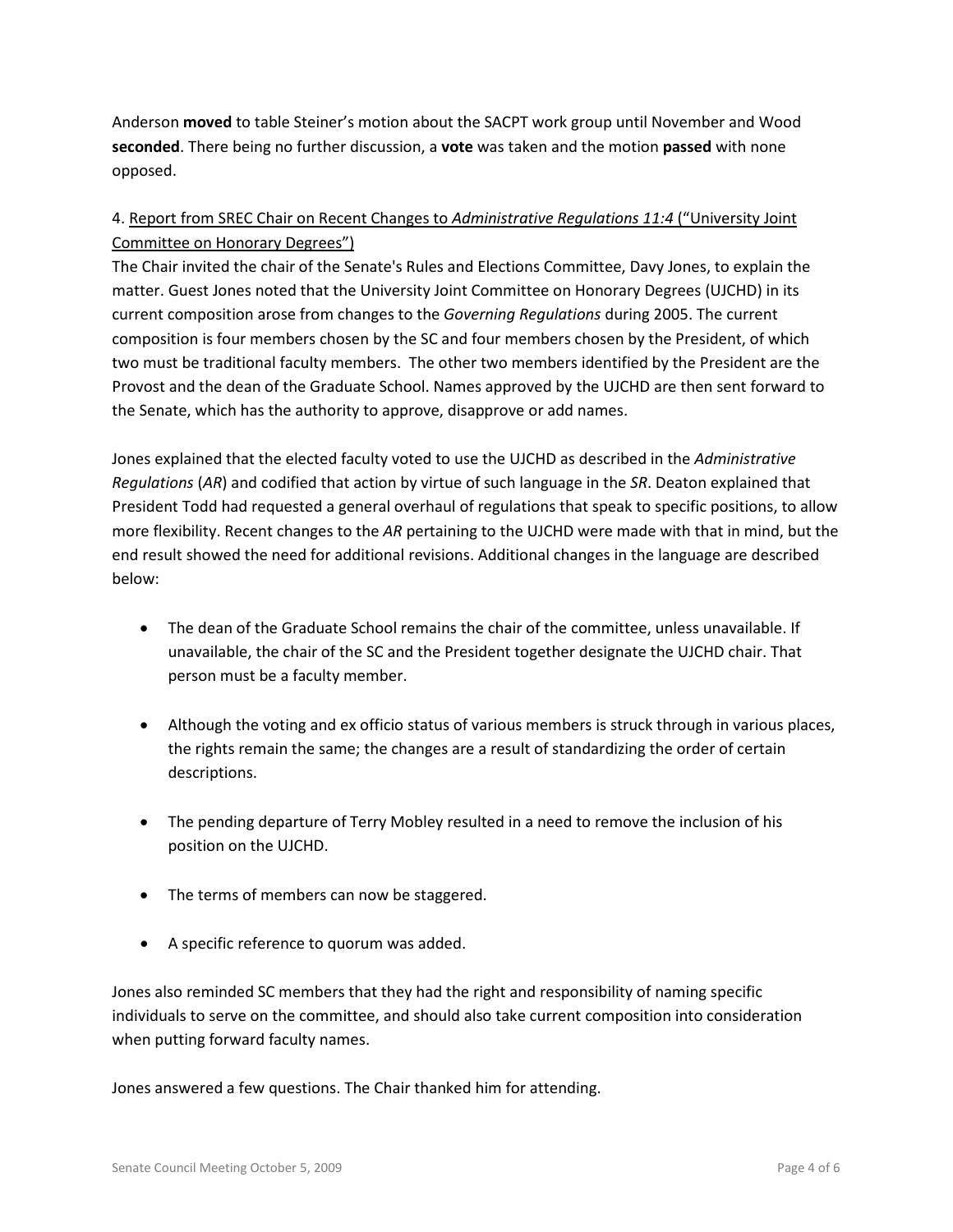## 5. Senate Committee Compositions, Round 2

The Chair explained that two additional senators needed to be added to Senate committees. Swanson **moved** to accept the first addition, to the Senate's Academic Advising Committee and Wood **seconded**. There being no discussion, a **vote** was taken and the motion **passed** with none opposed.

Wood **moved** to accept the second addition, to the Senate's Academic Facilities Committee and Anderson **seconded**. There being no discussion, a **vote** was taken and the motion **passed** with none opposed.

### 8. [Tentative Senate Agenda for October 12](http://www.uky.edu/Faculty/Senate/files/Meetings/20091005/Tentative%20Senate%20Agenda%20for%20October%2012.pdf)

SC members discussed the tentative Senate agenda, and Yanarella said that as a part of the SC agenda item on cliff vesting he was going to suggest that Frank Butler, Executive Vice President for Finance and Administration, offer a presentation on cliff vesting to the Senate during the October meeting. After some discussion, the Chair recapped, saying that it seemed that SC members wanted the agenda item on vetting teams to fall immediately after minutes and announcements and that senators will be given ballots to sign for upon arrival. Wood **moved** thusly, and Yanarella **seconded**. A **vote** was taken and the motion **passed** with none opposed.

### 6. Cliff Vesting Issue

Yanarella said that the change to cliff vesting was a relatively small change, one that faculty would likely survive if the changes is made, but that it was also the next step in a very copious review of faculty benefits by the administration in which easy targets were being picked off. Yanarella suggested that Frank Butler, or his designee, be invited to attend the October Senate meeting to explain the proposed changes to senators.

After some brief discussion, Wood **moved** to invite Frank Butler to present the current cliff vesting proposal to the Senate, and also explain the rationale for changes and the benefits to the University. Yanarella **seconded**. There were a few comments, after which a **vote** was taken and the motion **passed** with none opposed.

The meeting was adjourned about 5 pm.

Respectfully submitted by Dave Randall, Senate Council Chair

SC members in attendance: Anderson, Ford, Kelly, Kirk, Randall, Rohr, Steiner, Swanson, Yanarella, and Wood.

Provost's Liaison present: Greissman.

Invited guests present: Deaton and Jones.